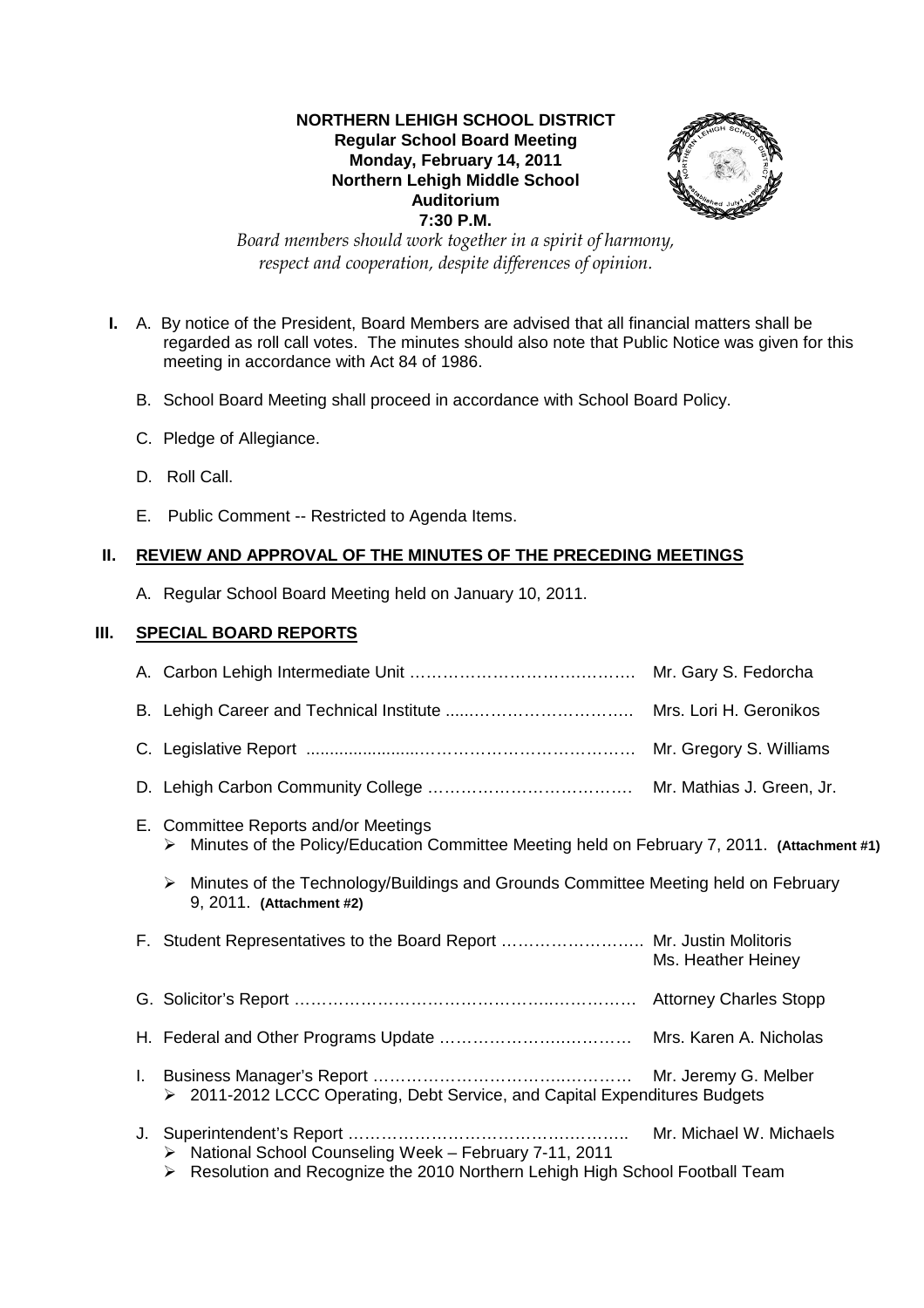**IV. PERSONNEL**

| IV.<br><b>PERSUNNEL</b> |  |  |                                            |                                                                                                                     |
|-------------------------|--|--|--------------------------------------------|---------------------------------------------------------------------------------------------------------------------|
|                         |  |  | A. Appointment-Instructional               |                                                                                                                     |
|                         |  |  | 1. Kyle Turner                             | <b>Temporary Vacancy Replacement</b>                                                                                |
|                         |  |  | Assignment:                                | 1 <sup>st</sup> grade Peters Elementary replacing employee<br>who was granted a leave of absence                    |
|                         |  |  | Salary:                                    | Substitute Teacher Rate Days 1-30;                                                                                  |
|                         |  |  |                                            | Day 31 and beyond \$42,435 prorated                                                                                 |
|                         |  |  |                                            | (Step 1 Bachelors on the 2010-2011 CBA Salary Schedule)                                                             |
|                         |  |  | Effective:                                 | February 7, 2011                                                                                                    |
|                         |  |  | <b>Termination Date:</b>                   | Upon Exhaustion of Teacher's 12 Week Leave                                                                          |
|                         |  |  |                                            | (May 2, 2011)                                                                                                       |
|                         |  |  | 2. Melissa Black*                          | <b>Temporary Vacancy Replacement</b>                                                                                |
|                         |  |  | Assignment:                                | Elementary Music Teacher replacing employee<br>who was granted a sabbatical for the 2 <sup>nd</sup> semester of the |
|                         |  |  |                                            | 2010-2011 school year                                                                                               |
|                         |  |  | Salary:                                    | \$42,435 prorated                                                                                                   |
|                         |  |  |                                            | (Step 1 Bachelors on the 2010-2011 CBA Salary Schedule)                                                             |
|                         |  |  | Effective:                                 | January 27, 2011                                                                                                    |
|                         |  |  | <b>Termination Date:</b>                   | On or About June 20, 2011                                                                                           |
|                         |  |  | 3. Stephen Reimert                         | <b>Temporary Vacancy Replacement</b>                                                                                |
|                         |  |  | Assignment:                                | Middle School Social Studies replacing employee                                                                     |
|                         |  |  |                                            | who was granted a leave of absence                                                                                  |
|                         |  |  | Salary:                                    | Substitute Teacher Rate Days 1-30;                                                                                  |
|                         |  |  |                                            | Day 31 and beyond \$42,435 prorated                                                                                 |
|                         |  |  |                                            | (Step 1 Bachelors on the 2010-2011 CBA Salary Schedule)                                                             |
|                         |  |  | Effective:                                 | January 24, 2011                                                                                                    |
|                         |  |  | <b>Termination Date:</b>                   | Upon Exhaustion of Teacher's 12 Week Leave<br>(April 18, 2011)                                                      |
|                         |  |  | *Pending Verification of Missing Paperwork |                                                                                                                     |

### B. Family Medical Leave

1. Approve the request of employee #3250 to take a Family Medical Leave beginning on January 24, 2011 for their own medical reasons. The employee will be using accumulated sick days in conjunction with the Family Medical Leave. Employee plans to return to current teaching position upon release from their attending physician on or about April 18, 2011.

### C. Unpaid Leave of Absence

- 1. Approve the request of Suzanne Mengel, Slatington Elementary Guidance Counselor, to take an unpaid leave of absence on May 31 & June 1, 2011. She is requesting to use these two unpaid days in conjunction with one personal day on May 27, 2011 so she can attend a family function in Arizona. Correspondence received fro the Education Association states that this request will not be considered as precedent setting for future requests.
- D. Request for Inclusion in the 2010-2001 Retirement Incentive Plan

Approve the inclusion of Ralph L. Williams, 5<sup>th</sup> grade teacher, in the Northern Lehigh School District's 2010-2011 Retirement Incentive Plan adopted by the Board of Education on January 10, 2011.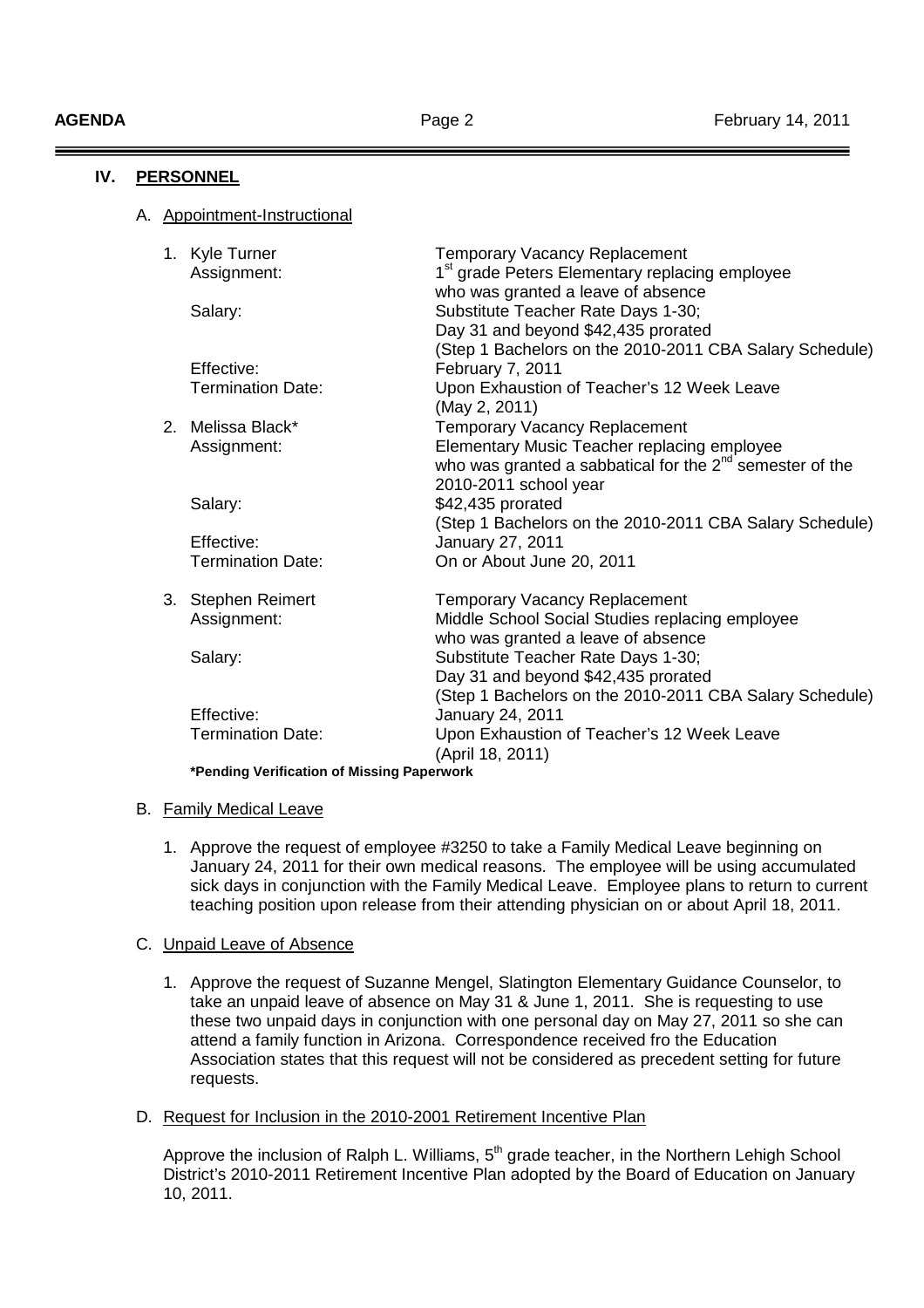### E. Resignations/Retirement

- 1. Accept the retirement resignation of Ralph L. Williams from his position as  $5<sup>th</sup>$  grade teacher, provided that the Board of Education approves his inclusion in the 2010-2011 Retirement Incentive Plan, effective on the day following his contractual obligations for the 2010-2011 school year with the date being determined by the Board upon completion of snow make-up days. At this time he will begin his retirement from the Northern Lehigh School District after 39 years of service.
- 2. Accept the resignation of Fred Wagner as Assistant Girls Soccer Coach. Due to an increased work load at his current job he is unable to continue as assistant coach.

#### F. Co-Curricular Volunteers 2010-2011

| Fred Wagner | Assistant Girls Soccer Coach |
|-------------|------------------------------|
|             |                              |

G. Co-Curricular Appointments 2010-2011

| Jason Reinhard<br>Melissa Black         | Assistant Girls Soccer Coach<br>Elementary Chorus Advisor (Shared Stipend) | \$2,720.55<br>\$ 290.17 |
|-----------------------------------------|----------------------------------------------------------------------------|-------------------------|
| H. Co-Curricular Appointments 2011-2012 |                                                                            |                         |

| Elizabeth Ache | Middle School Field Hockey Coach | \$2,585.61 |
|----------------|----------------------------------|------------|
|----------------|----------------------------------|------------|

#### I. Unpaid Volunteer

Approve the following unpaid volunteer aide in the Middle School for the 2010-2011 school year: Robin Blocker

#### J. Salary Adjustments

1. Acknowledge the following instructional assistant who has achieved Highly Qualified Status and has supplied proof of such status to the Superintendents Office. This individual is entitled to a \$1.00 per hour salary increase for the 2010-2011 school year per the Memorandum of Understanding with the Educational Support Staff.

Denise Hoffman

2. Acknowledge the following teachers who have completed the requirements per the Collective Bargaining Agreement that would entitle them to a salary increase for the second half of the 2010-2011 school year:

| Jennifer Butz   |              |
|-----------------|--------------|
| From:           | Step $4B+24$ |
| To:             | Step 4M      |
|                 |              |
| Melissa DeFrain |              |
| From: $4B+24$   |              |

To: 4M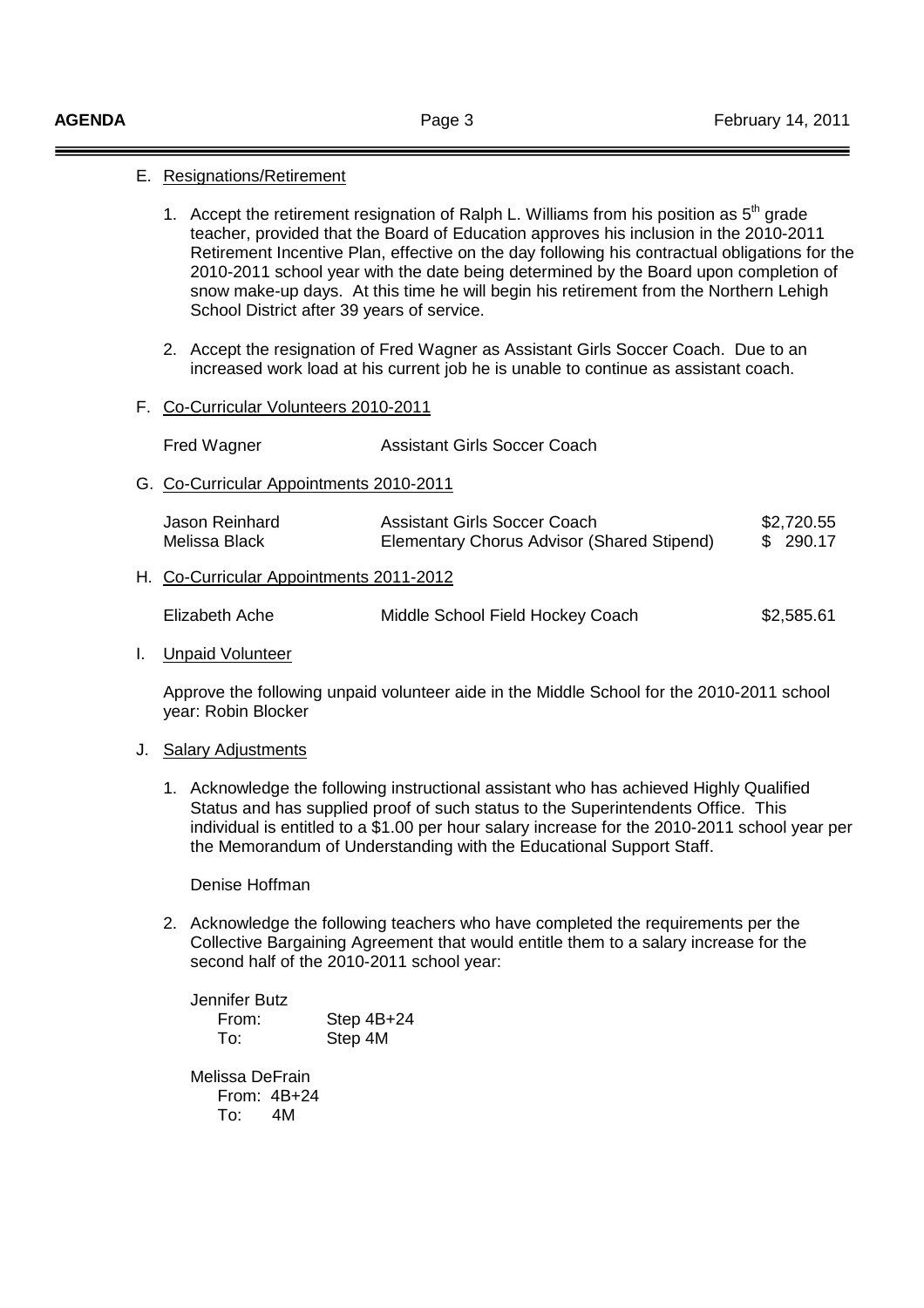### K. Substitute

### 1. Instructional

 Approve the following substitute teachers for the 2010-2011 school year at the 2010-2011 substitute teacher rates as approved on the Supplementary Personnel Salary Schedule:

 Sharon Fehlinger\* – Music Jacqueline Leslie – Physics Trisha Loch\* – Elementary Jordan Smith – Health & Physical Education Matthew Sutjak – Social Studies Courtney Wehr\* – Elementary & Middle Level Math 7-9 Katie White – Biology **\*Pending Verification of Missing Documents** 

#### 2. Non-Instructional

a. Approve the following individual as a substitute aide for the 2010-2011 school year at the 2010-2011 substitute rate as approved on the Supplementary Personnel Salary Schedule:

 Kimberly Antolick Melanie Mohr\* **\*Pending Verification of Missing Documents** 

b. Approve the following individual as a substitute cook's helper for the 2010-2011 school year at the 2010-2011 substitute rate as approved on the Supplementary Personnel Salary Schedule:

 Melanie Mohr\* **\*Pending Verification of Missing Documents** 

c. Approve the following individual as a substitute custodian for the 2010-2011 school year at the 2010-2011 substitute rate as approved on the Supplementary Personnel Salary Schedule:

Kimberly Antolick

### **V. CONFERENCES**

## **VI. POLICY**

- A. Homebound Instruction
	- 1. It is recommended that he Board of Education grant homebound instruction for a  $12<sup>th</sup>$ grade student, Student No. 1110860, for five hours per week, effective January 10, 2011 and continuing until April 10, 2011.
	- 2. It is recommended that he Board of Education grant homebound instruction for a  $9<sup>th</sup>$  grade student, Student No. 1490037, for five hours per week, effective March 16, 2011 and continuing until May 9, 2011.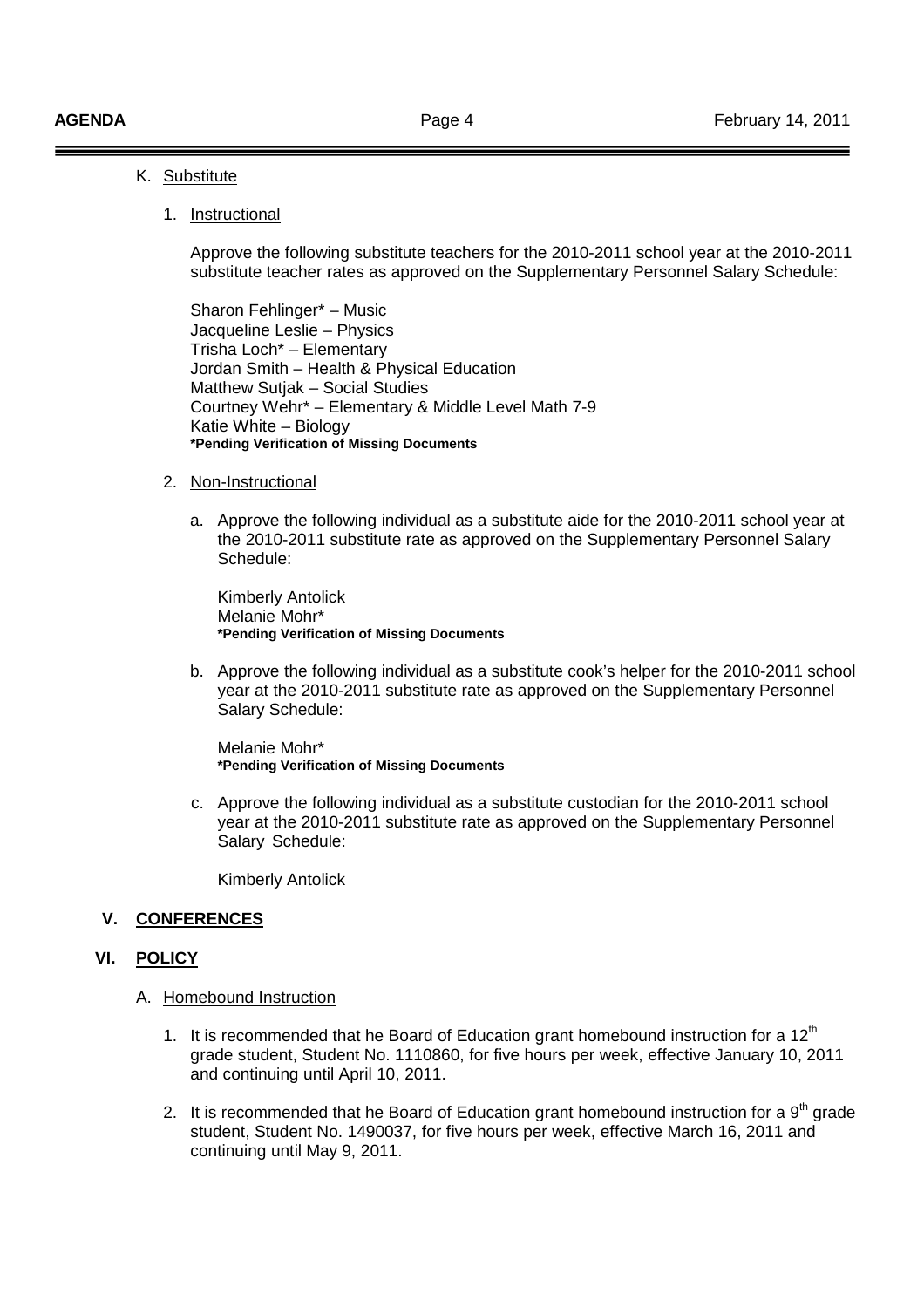## B. Agreement of Sponsorship

Approve the Agreement of Sponsorship To Attend Another Pennsylvania Community College for Tyler Ritz, in accordance with the guidelines established under Policy #912. Beginning in the Spring of 2011 he will be a fulltime student at Northampton Community College to pursue his course of study in Culinary Arts. **(Attachment #3)** 

## **VII. CURRICULUM AND INSTRUCTION**

## **VIII. OLD BUSINESS**

## **IX. NEW BUSINESS**

# **X. FINANCIAL**

- A. Approve the Following Financial Reports:
	- 1. General Fund December 2010 and January 2011
	- 2. NLMS Student Activities Account month of January 2011
	- 3. NLHS Student Activities and Scholarship Acct for the month of January 2011
- B. Approve the Following List of Bills:
	- 1. General Fund month of January & February
	- 2. Cafeteria Fund month of January
	- 3. Athletic Fund month of January
	- 4. Refreshment Stand month of January
	- 5. Construction Fund month of January
	- 6. Capital Reserve Fund month of January
- C. Approve abatement/exoneration requests of per capita taxes, for the residents that fall within the guidelines, as presented. **(Attachment #4)**
- D. Accept the 2009-2010 audit and management report for the single audit ending June 30, 2010. A copy of the audit was distributed at the January 10, 2011 school board meeting.
- E. Motion to approve the bond resolution as presented by bond council to authorize the issuance of General Obligations Debt Series of 2011 for \$10,000,000.00. **(Copies distributed to all Board Members)**
- F. Carbon Lehigh Intermediate Unit 2011-2012 Budget

 Approve a resolution regarding the 2011-2012 Carbon Lehigh Intermediate Unit Operational and Program Services budget. Total expenditures equal \$2,431,237.00 an increase of \$148,955.00 (6.53%) over the 2010-2011 budget. Northern Lehigh's share is proposed to be \$19,610.00 a decrease of \$104.00 from the 2010-2011 budget. A copy of the budget was distributed at the January 10, 2011 school board meeting. **(Attachment #5)** 

- G. Approve entering into a five (5) year Service Agreement with PenTeleData for One (1) Gigabit Point to Point connectivity between Slatington Elementary School and Carbon Lehigh Intermediate Unit #21 in the amount of \$1,250.00 per month.
- H. Approve entering into a five (5) year Service Agreement with PenTeleData for Dark Fiber Point to Point connectivity between Slatington Elementary School and Peters Elementary School in the amount of \$1,350.00 per month.